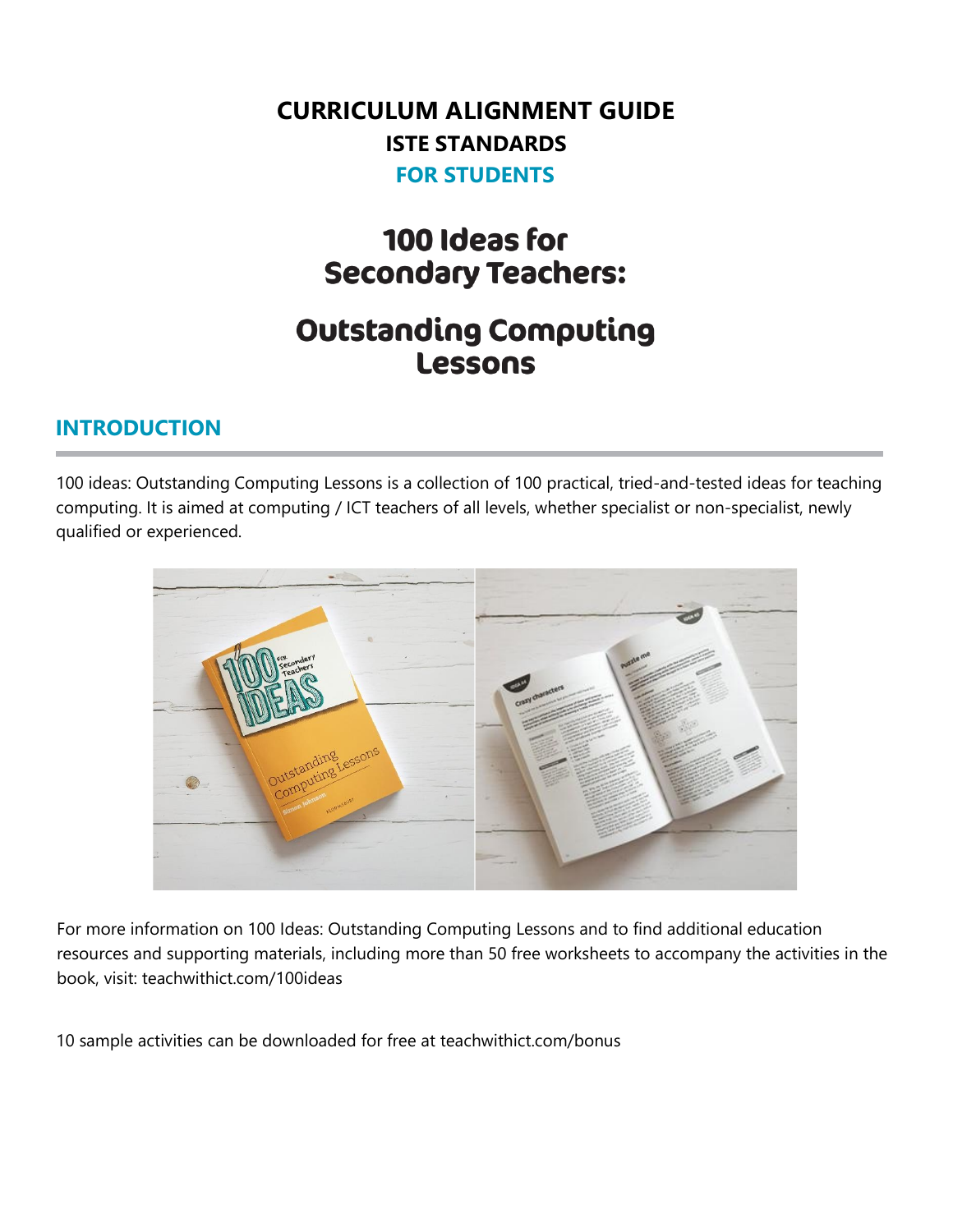### **1. EMPOWERED LEARNER**

Students leverage technology to take an active role in choosing, achieving and demonstrating competency in their learning goals, informed by the learning sciences. Students:

| STANDARD       | <b>DESCRIPTION</b>                                                                                                                                                                                                                   | <b>ACTIVITY</b>                                                                                                                                                                                                                |
|----------------|--------------------------------------------------------------------------------------------------------------------------------------------------------------------------------------------------------------------------------------|--------------------------------------------------------------------------------------------------------------------------------------------------------------------------------------------------------------------------------|
| 1a             | articulate and set personal learning<br>goals, develop strategies leveraging<br>technology to achieve them and reflect<br>on the learning process itself to improve<br>learning outcomes.                                            | Idea 32: Dragon's Den                                                                                                                                                                                                          |
| 1b             | build networks and customize their<br>learning environments in ways that<br>support the learning process.                                                                                                                            | Idea 21: Blogs & wikis<br>Idea 71: Podcasts                                                                                                                                                                                    |
| 1c             | use technology to seek feedback that<br>informs and improves their practice and<br>to demonstrate their learning in a variety<br>of ways.                                                                                            | Idea 21: Blogs & wikis<br>$\bullet$<br>Idea 71: Podcasts                                                                                                                                                                       |
| 1 <sub>d</sub> | understand the fundamental concepts of<br>technology operations, demonstrate the<br>ability to choose, use and troubleshoot<br>current technologies and are able to<br>transfer their knowledge to explore<br>emerging technologies. | Idea 12: Take your screwdrivers to work<br>$\bullet$<br>Idea 37: Little Man Computer<br>$\bullet$<br>Idea 38: Features of a CPU<br>$\bullet$<br>Idea 40: The great input/output QR hunt<br>$\bullet$<br>Idea 41: Moral machine |

#### **2. DIGITAL CITIZEN**

Students recognize the rights, responsibilities and opportunities of living, learning and working in an interconnected digital world, and they act and model in ways that are safe, legal and ethical. Students:

| STANDARD | <b>DESCRIPTION</b>                                                                                                                         | <b>ACTIVITY</b>                                                                                                                           |
|----------|--------------------------------------------------------------------------------------------------------------------------------------------|-------------------------------------------------------------------------------------------------------------------------------------------|
| 2a       | cultivate and manage their digital<br>identity and reputation and are aware of<br>the permanence of their actions in the<br>digital world. | Idea 25: Copycat<br>Idea 27: Fakebook<br>٠<br>Idea 29: Did you meme it?<br>$\bullet$<br>Idea 33: Wayback machine<br>Idea 34: What a waste |
| 2b       | engage in positive, safe, legal and ethical<br>behavior when using technology,                                                             | Idea 25: Copycat<br>$\bullet$<br>Idea 27: Fakebook<br>Idea 29: Did you meme it?                                                           |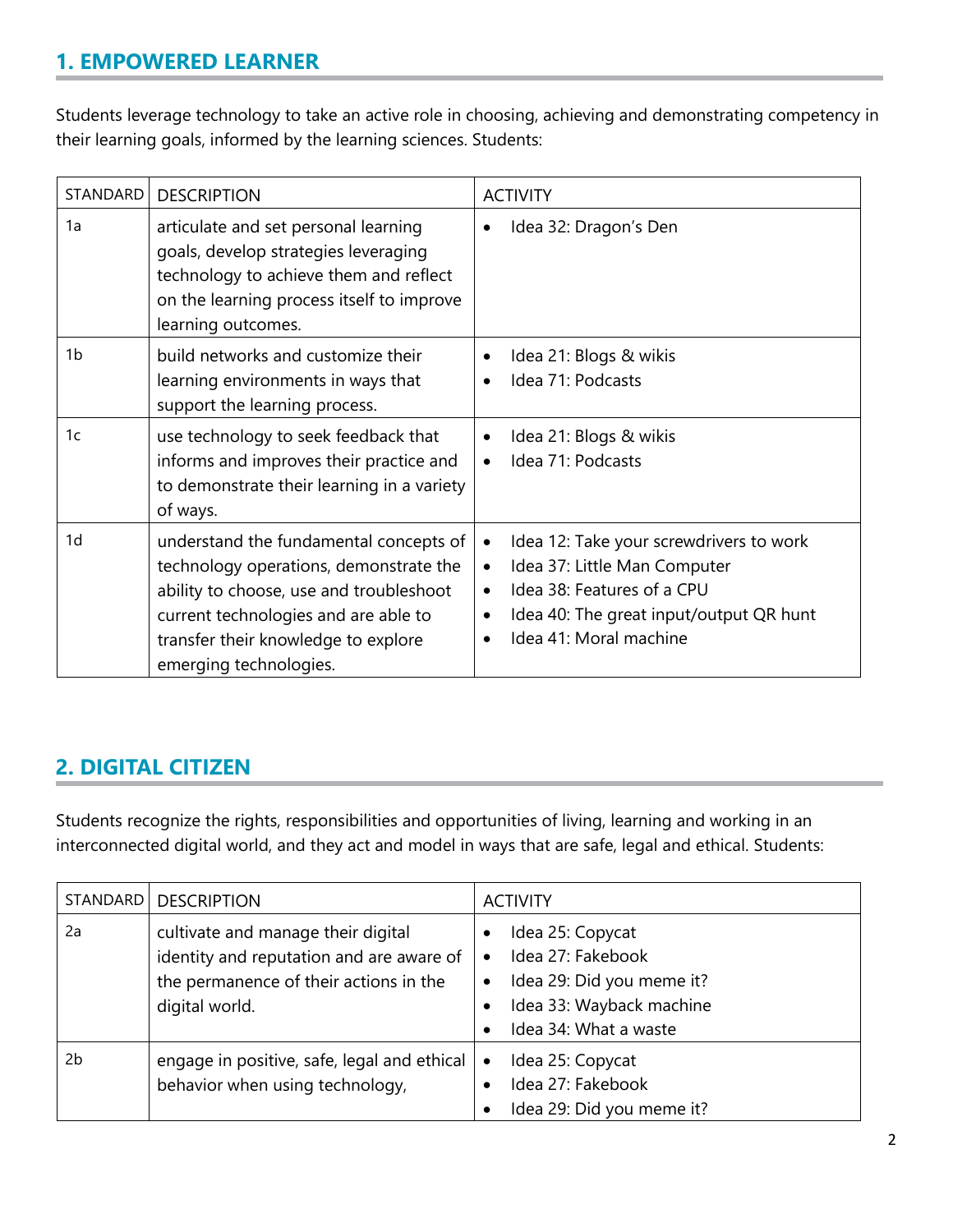|    | including social interactions online or<br>when using networked devices.                                                                                        | Idea 33: Wayback machine |
|----|-----------------------------------------------------------------------------------------------------------------------------------------------------------------|--------------------------|
| 2c | demonstrate an understanding of and<br>respect for the rights and obligations of<br>using and sharing intellectual property.                                    | Idea 25: Copycat         |
| 2d | manage their personal data to maintain<br>digital privacy and security and are aware<br>of data-collection technology used to<br>track their navigation online. | Idea 27: Fakebook        |

# **3. KNOWLEDGE CONSTRUCTOR**

Students critically curate a variety of resources using digital tools to construct knowledge, produce creative artifacts and make meaningful learning experiences for themselves and others. Students:

| STANDARD | <b>DESCRIPTION</b>                                                                                                                                                                    | <b>ACTIVITY</b>                                                                                                                                                                                                                             |
|----------|---------------------------------------------------------------------------------------------------------------------------------------------------------------------------------------|---------------------------------------------------------------------------------------------------------------------------------------------------------------------------------------------------------------------------------------------|
| 3a       | plan and employ effective research<br>strategies to locate information and<br>other resources for their intellectual or<br>creative pursuits.                                         | Idea 35: Role reversal<br>$\bullet$<br>Idea 36: Storage Top Trumps®<br>$\bullet$                                                                                                                                                            |
| 3b       | evaluate the accuracy, perspective,<br>credibility and relevance of information,<br>media, data or other resources.                                                                   | Idea 23: Fake news<br>$\bullet$                                                                                                                                                                                                             |
| 3c       | curate information from digital<br>resources using a variety of tools and<br>methods to create collections of artifacts<br>that demonstrate meaningful<br>connections or conclusions. | Idea 21: Blogs & wikis<br>$\bullet$<br>Idea 30: Videography<br>$\bullet$<br>Idea 31: Infographics<br>$\bullet$<br>Idea 69: Padlet<br>$\bullet$<br>Idea 71: Podcasts<br>$\bullet$<br>Idea 74: Sketch noting<br>$\bullet$<br>Idea 77: TweetIT |
| 3d       | build knowledge by actively exploring<br>real-world issues and problems,<br>developing ideas and theories and<br>pursuing answers and solutions                                       | Idea 14: Contextualizing learning<br>٠<br>Idea 32: Dragon's Den<br>$\bullet$<br>Idea 34: What a waste<br>$\bullet$<br>Idea 106: Data science detectives                                                                                     |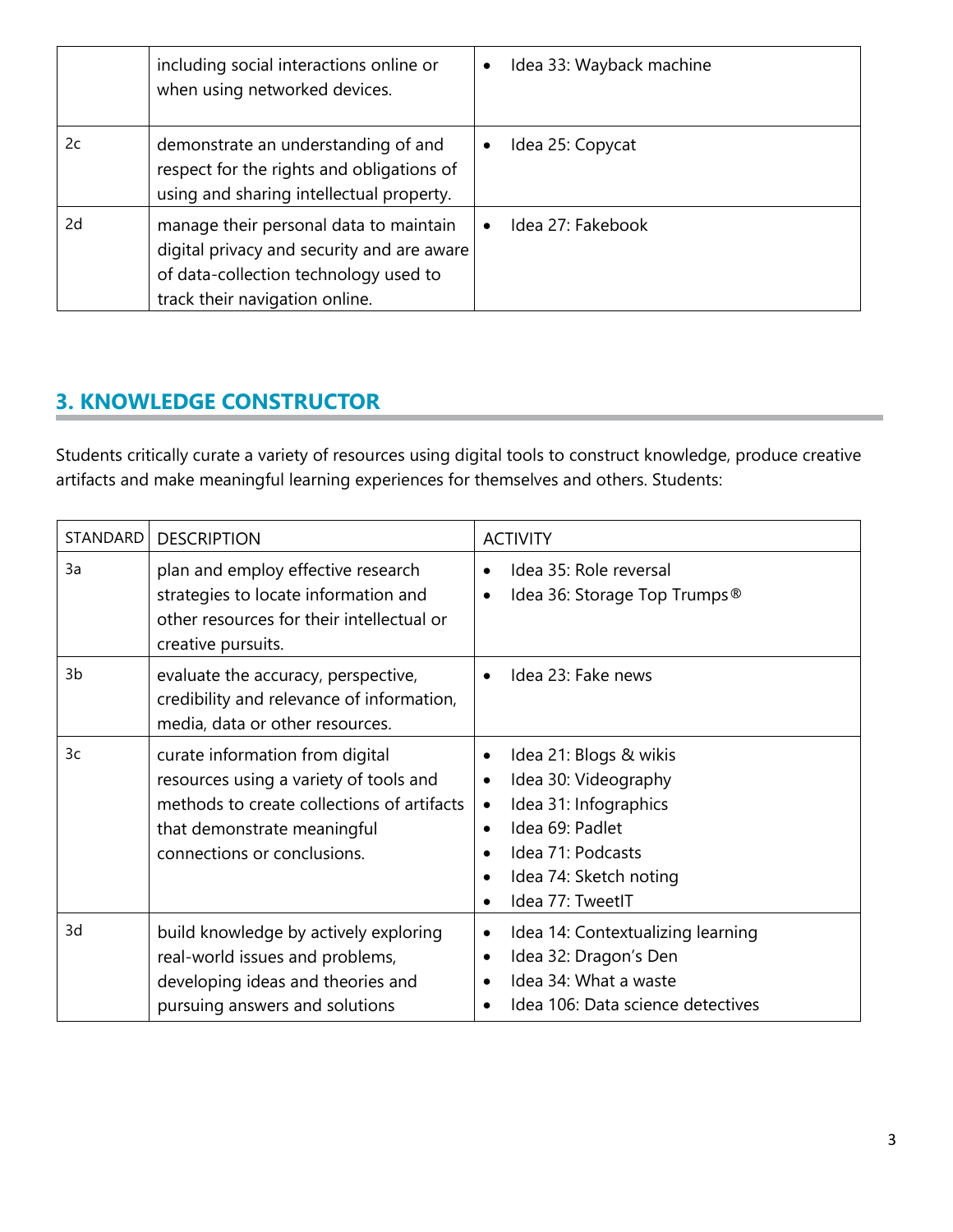### **4. INNOVATIVE DESIGNER**

Students use a variety of technologies within a design process to identify and solve problems by creating new, useful or imaginative solutions. Students:

| STANDARD | <b>DESCRIPTION</b>                                                                                                                                     | <b>ACTIVITY</b>                                                                                  |
|----------|--------------------------------------------------------------------------------------------------------------------------------------------------------|--------------------------------------------------------------------------------------------------|
| 4a       | know and use a deliberate design<br>process for generating ideas, testing<br>theories, creating innovative artifacts or<br>solving authentic problems. | Idea 32: Dragon's Den<br>Idea 34: What a waste<br>Idea 39: Internet of Things (IoT)<br>$\bullet$ |
| 4b       | select and use digital tools to plan and<br>manage a design process that considers<br>design constraints and calculated risks.                         | Idea 32: Dragon's Den<br>$\bullet$<br>Idea 34: What a waste<br>$\bullet$                         |
| 4c       | develop, test and refine prototypes as<br>part of a cyclical design process.                                                                           | Idea 32: Dragon's Den<br>$\bullet$<br>Idea 34: What a waste<br>Idea 96: Physical computing       |
| 4d       | exhibit a tolerance for ambiguity,<br>perseverance and the capacity to work<br>with open-ended problems.                                               | Idea 32: Dragon's Den<br>Idea 34: What a waste<br>$\bullet$                                      |

### **5. COMPUTATIONAL THINKER**

Students develop and employ strategies for understanding and solving problems in ways that leverage the power of technological methods to develop and test solutions. Students:

| STANDARD | <b>DESCRIPTION</b>                                                                                                                                                                   | <b>ACTIVITY</b>                                                                                                                                                                                                                                                                |
|----------|--------------------------------------------------------------------------------------------------------------------------------------------------------------------------------------|--------------------------------------------------------------------------------------------------------------------------------------------------------------------------------------------------------------------------------------------------------------------------------|
| 5a       | formulate problem definitions suited for<br>technology assisted methods such as<br>data analysis, abstract models and<br>algorithmic thinking in exploring and<br>finding solutions. | Idea 106: Data science detectives<br>$\bullet$<br>Idea 98: Coding the weather<br>$\bullet$                                                                                                                                                                                     |
| 5b       | collect data or identify relevant data<br>sets, use digital tools to analyze them,<br>and represent data in various ways to<br>facilitate problem-solving and decision-<br>making.   | Idea 26: Mario Kart ™ spreadsheets<br>Idea 28: Database detectives<br>Idea 31: Infographics<br>$\bullet$<br>Idea 39: Internet of things<br>$\bullet$<br>Idea 98: Coding the weather<br>Idea 106: Data science detectives<br>Idea 108: Make me happy (AI sentiment<br>analysis) |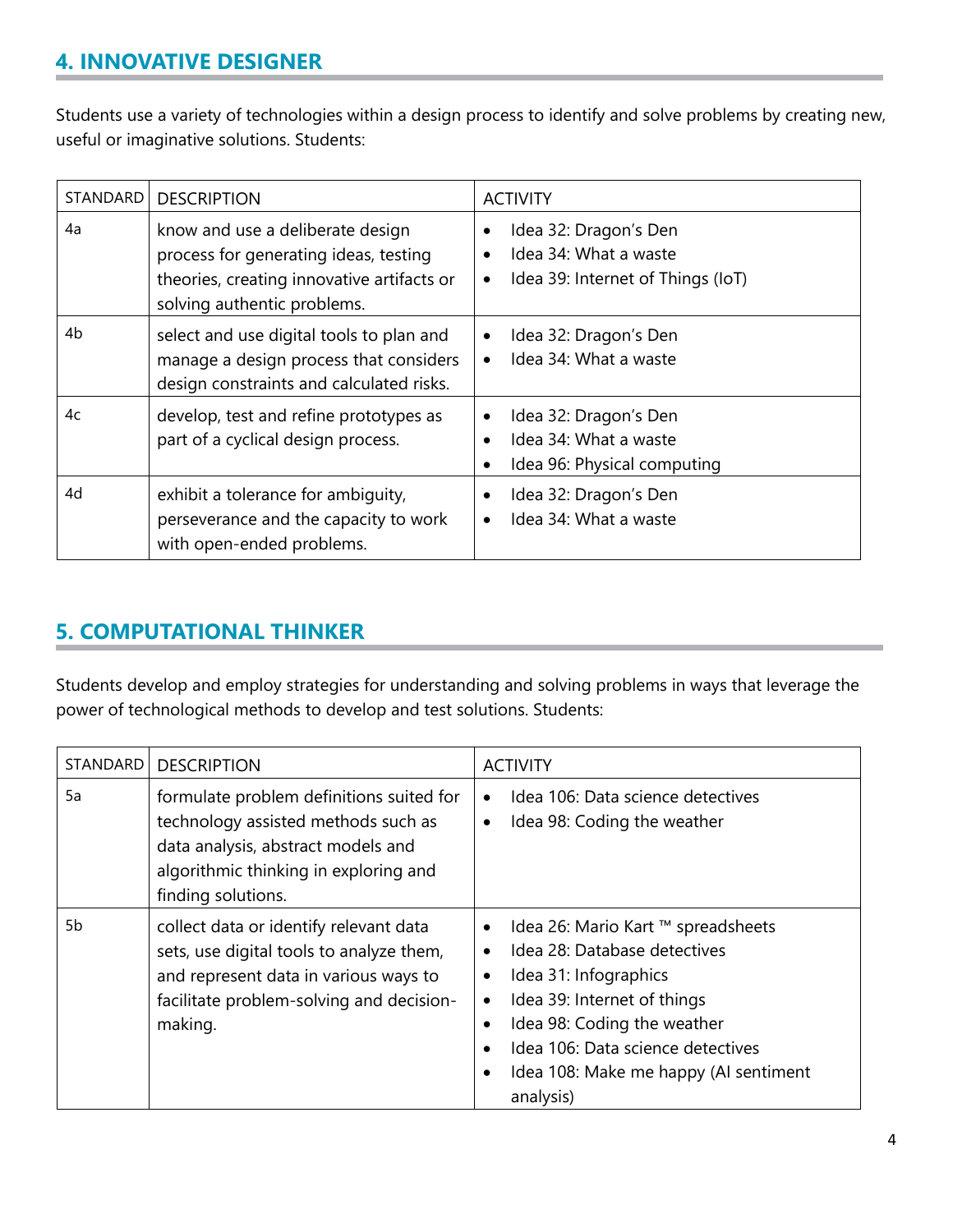| 5c | break problems into component parts,<br>extract key information, and develop<br>descriptive models to understand<br>complex systems or facilitate problem-<br>solving. | Idea 42: Making the tea algorithm<br>Idea 43: Teaching with magic<br>Idea 44: Crazy characters<br>Idea 45: Puzzle me<br>Idea 46: Human robot<br>$\bullet$<br>Idea 47: A-maze-ing algorithms<br>Idea 49: Breaking the code<br>Idea 50: Origami algorithms<br>Idea 51: Guess the object<br>Idea 106: Data science detectives |
|----|------------------------------------------------------------------------------------------------------------------------------------------------------------------------|----------------------------------------------------------------------------------------------------------------------------------------------------------------------------------------------------------------------------------------------------------------------------------------------------------------------------|
| 5d | understand how automation works and<br>use algorithmic thinking to develop a<br>sequence of steps to create and test<br>automated solutions.                           | Idea 96: Physical computing<br>$\bullet$                                                                                                                                                                                                                                                                                   |

# **6. CREATIVE COMMUNICATOR**

Students communicate clearly and express themselves creatively for a variety of purposes using the platforms, tools, styles, formats and digital media appropriate to their goals. Students:

| STANDARD | <b>DESCRIPTION</b>                                                                                                                                          | <b>ACTIVITY</b>                                                                                         |
|----------|-------------------------------------------------------------------------------------------------------------------------------------------------------------|---------------------------------------------------------------------------------------------------------|
| 6a       | choose the appropriate platforms and<br>tools for meeting the desired objectives<br>of their creation or communication.                                     | Idea 32: Dragon's Den<br>٠<br>Idea 34: What a waste<br>$\bullet$<br>Idea 35: Role reversal<br>$\bullet$ |
| 6b       | create original works or responsibly<br>repurpose or remix digital resources into<br>new creations.                                                         | Idea 25: Copycat<br>Idea 100: Color splash<br>$\bullet$                                                 |
| 6с       | communicate complex ideas clearly and<br>effectively by creating or using a variety<br>of digital objects such as visualizations,<br>models or simulations. | Idea 30: Videography<br>$\bullet$<br>Idea 31: Infographics<br>$\bullet$                                 |
| 6d       | publish or present content that<br>customizes the message and medium for<br>their intended audiences                                                        | Idea 31: Infographics<br>Idea 32: Dragon's Den<br>$\bullet$                                             |